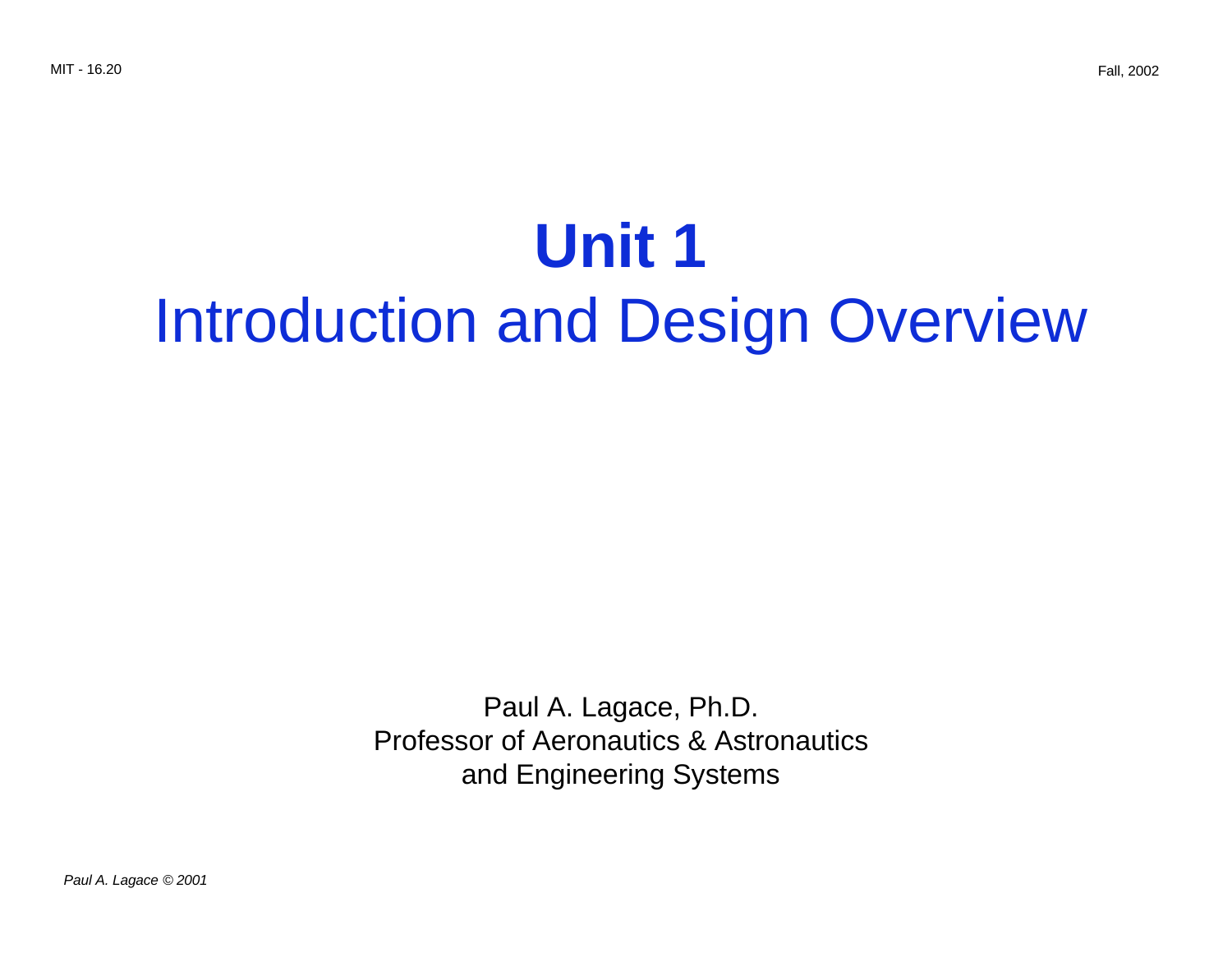### Need to study structural mechanics to design properly to prevent failure

There is no doubt that any of the disciplines of Aeronautics and Astronautics can contribute to an accident -engine failure -etc.

But, the vast majority of non-human induced accidents is due to structural (material) failure (ultimately).

Purpose of 16.20: Provide you with the tools to properly Design "Aerospace Structures" to assure "structural integrity" (i.e., it doesn't fail)

Note, 16.20 mainly oriented in past to aircraft structures because that is where the main experience lies. We will try to generalize and show examples for space structures.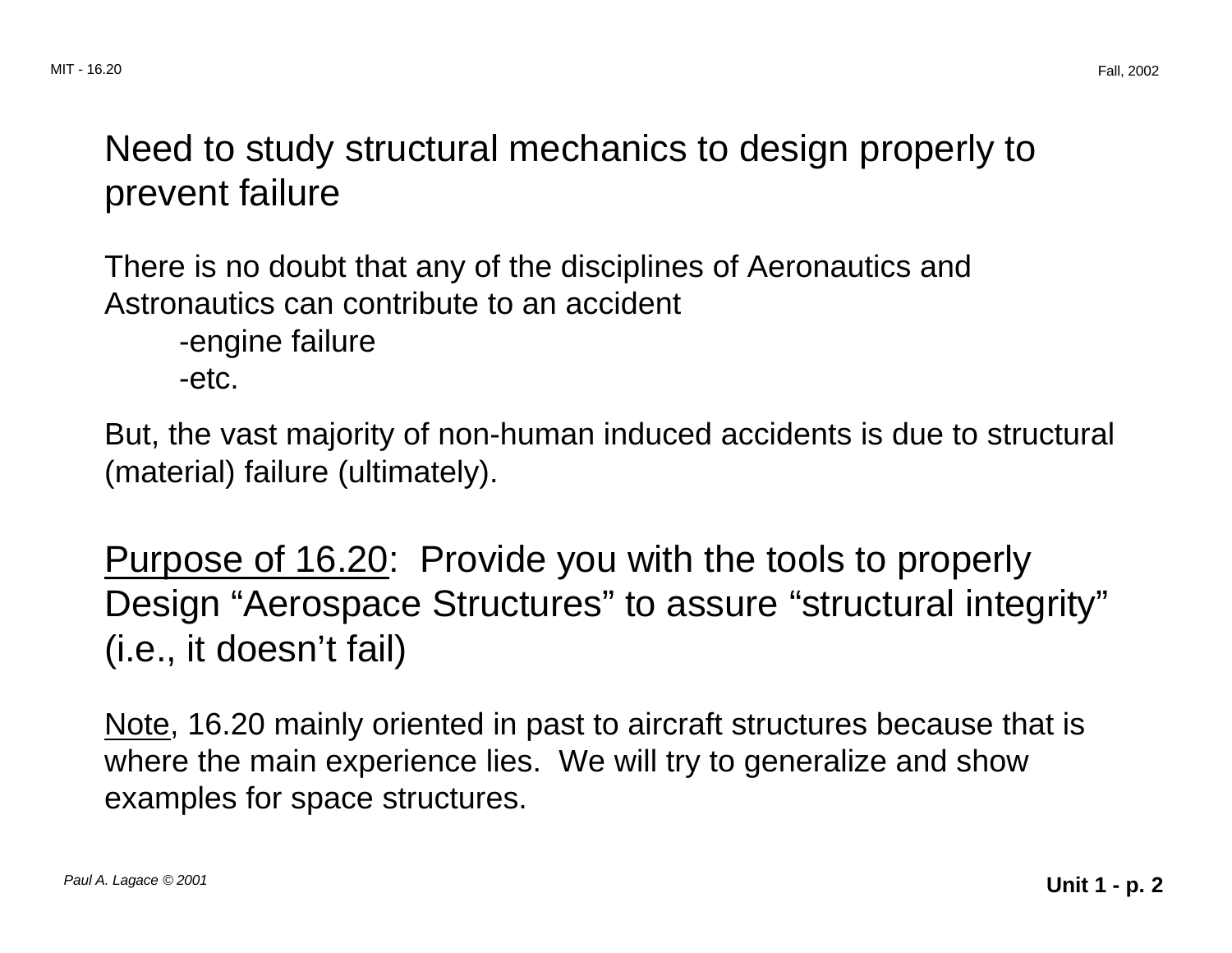Aeronautics and Astronautics deal with three major categories of structures:

- 1. Aircraft (atmospheric vehicles)
- 2. Launch vehicles
- 3. Space structures (partially a civil engineering task?)

(Note: Transatmospheric vehicles can be combinations of 1 and 2…the Shuttle is!)

IMPORTANT: Many of the design considerations for these three categories are different, but the same techniques and concepts are used to analyze the structures (basically)

In fact, except for special design considerations, the techniques used for all structures are basically the same: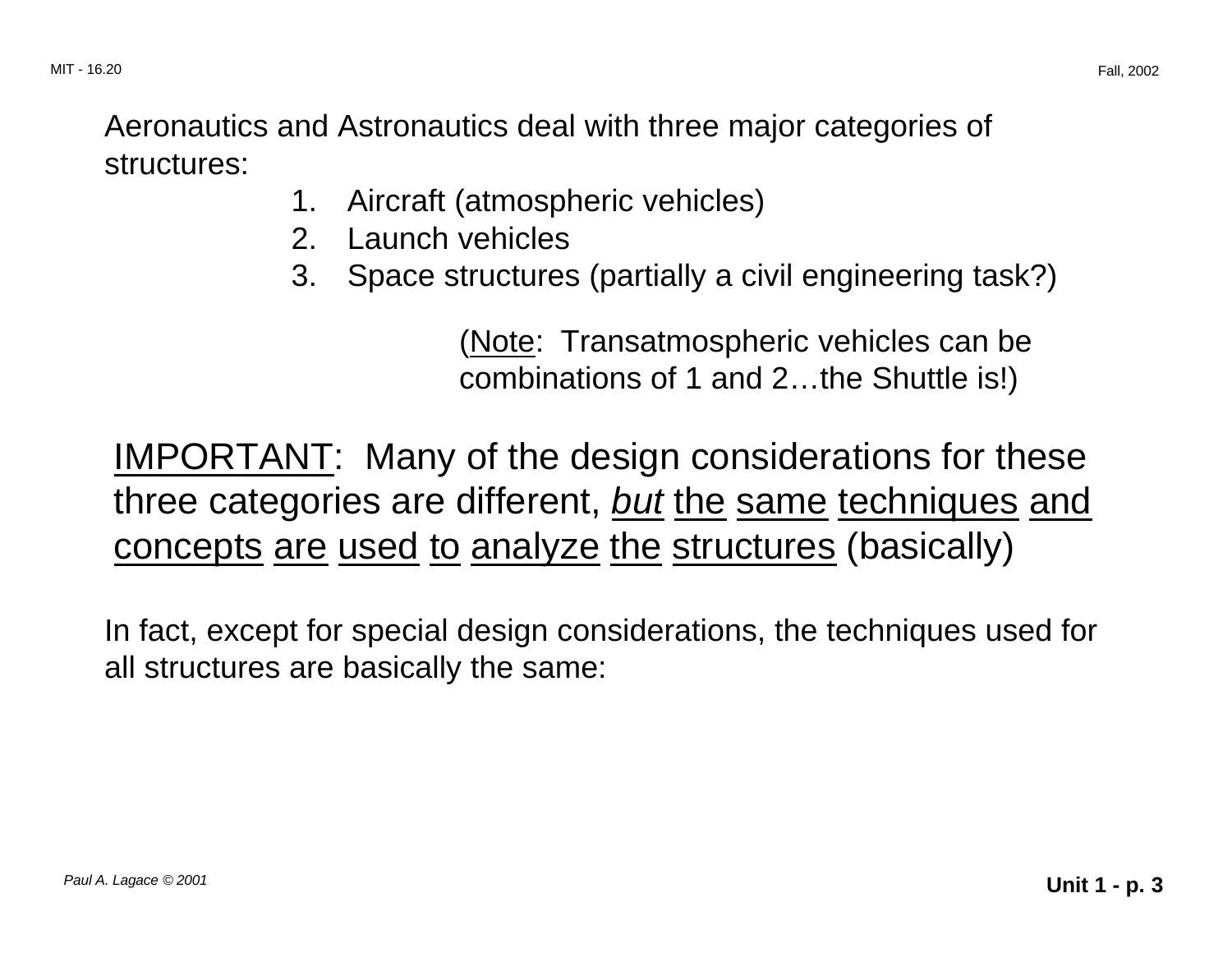Structure type **Possible considerations** Buildings **Ships** Cars Space stations Airplanes •••

The difference is often in the degree of refinement of the structural analysis (generally more refined in A & A!)

 $\rightarrow$  We will teach basic techniques and concepts and use specific examples. But, the technique may apply to another structural type as well.

Example: (aircraft to space station)

Fuselage --> space station living habitat (pressurized cylinders)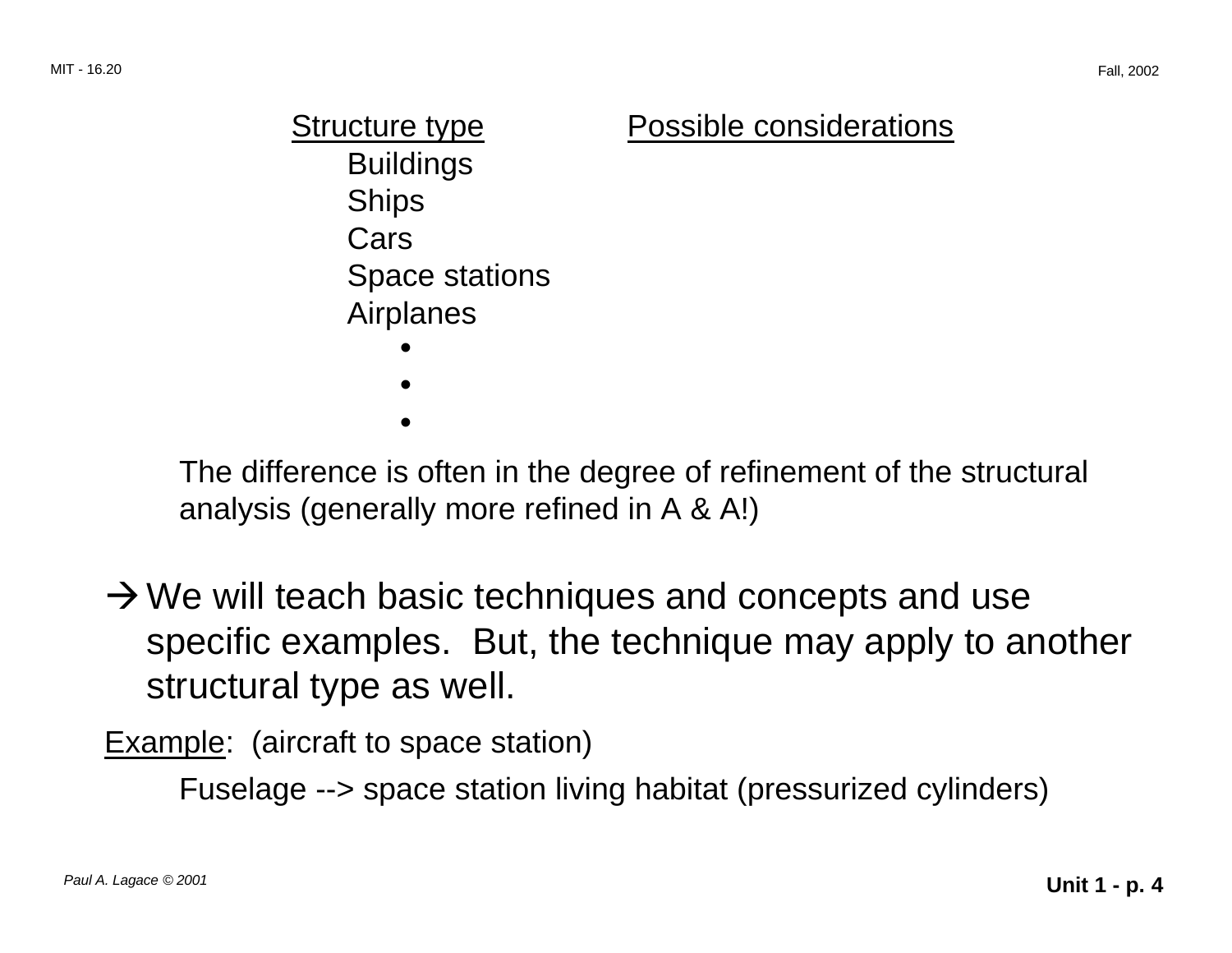## Overview of Structural Design Process

(Review from U.E.)

Purpose: Assure "structural integrity" while minimizing cost

In aerospace structures, cost often means weight.

Why?

Saving a pound of weight means more

- payload (extra passengers, more satellites)
- fuel (longer distance, longer duration via extended station keeping)

• •

•

Amount industries (civilian) are willing to pay to save a pound of weight:

Transport Aircraft \$100 - \$200 General Aircraft \$25 Automobile ∼ \$0.00

Satellites \$10,000 - \$20,000 (w/o servicing)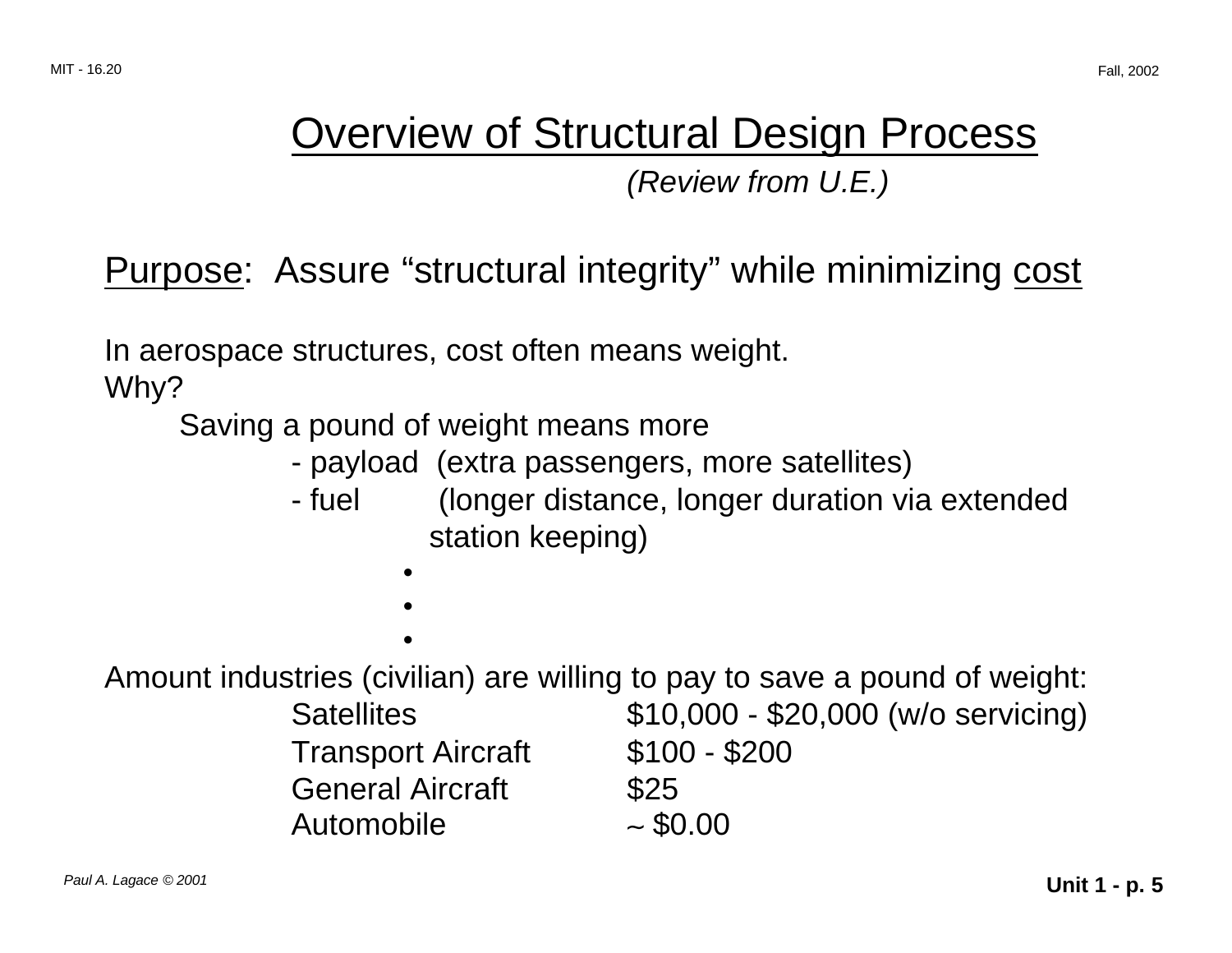#### Sometimes willing to pay for performance (military, FWC…polar orbit)

#### Factors in determining cost

- Material cost
- Waste amount
- Manufacturing
- Subassembly/assembly
- Durability and maintenance
- Useful life

An engineer must consider all these. In 16.20 we will focus on "structural integrity" and methods to assess such.

#### Definition of **structural integrity**:

"Capability of a structure to carry out the operation for which it was designed."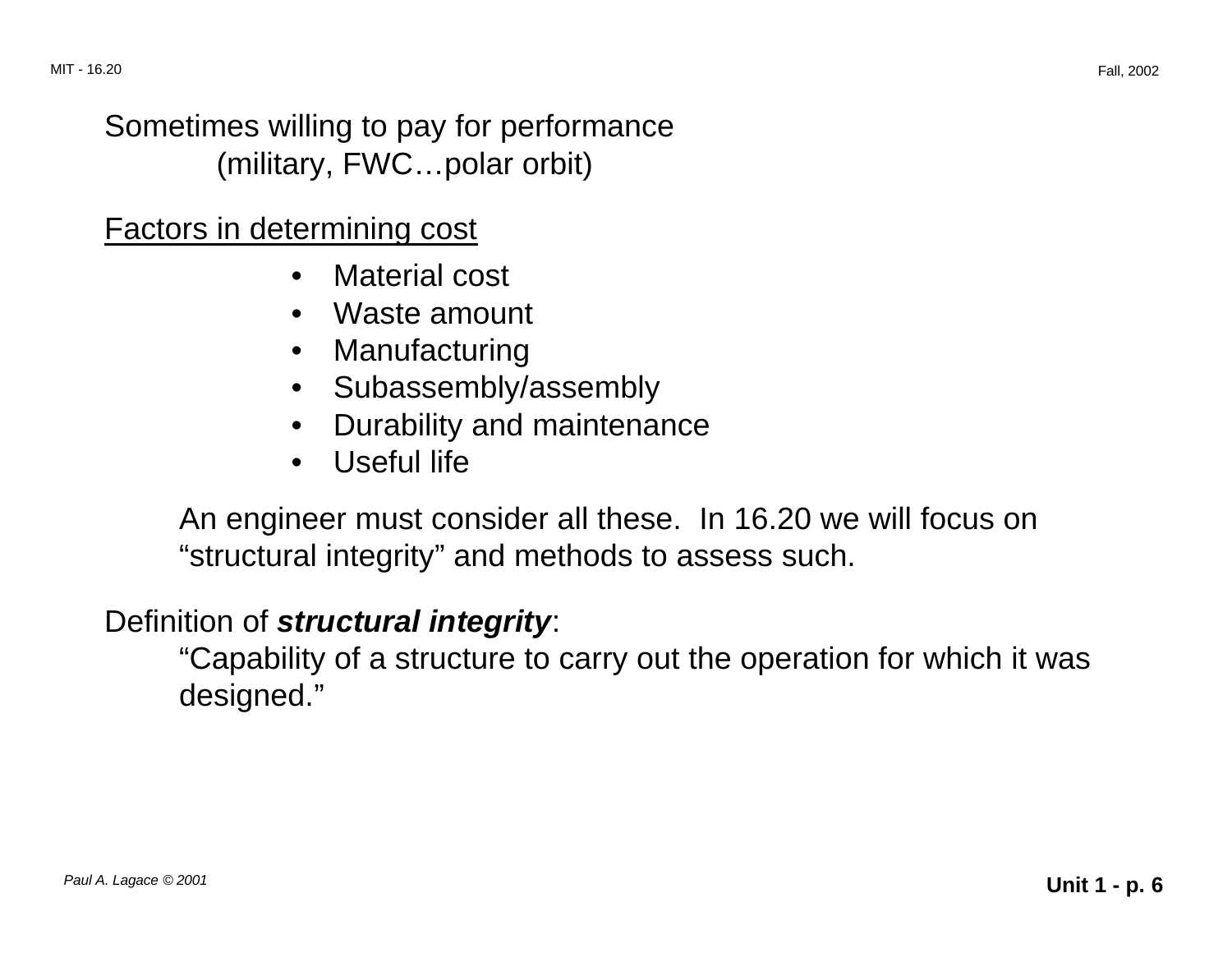#### Many aspects

- Required loads
- Required deformations
- • Corrosion resistance (e.g., no penetration on pressure vessels)

Many aspects to "failure" (we will discuss later)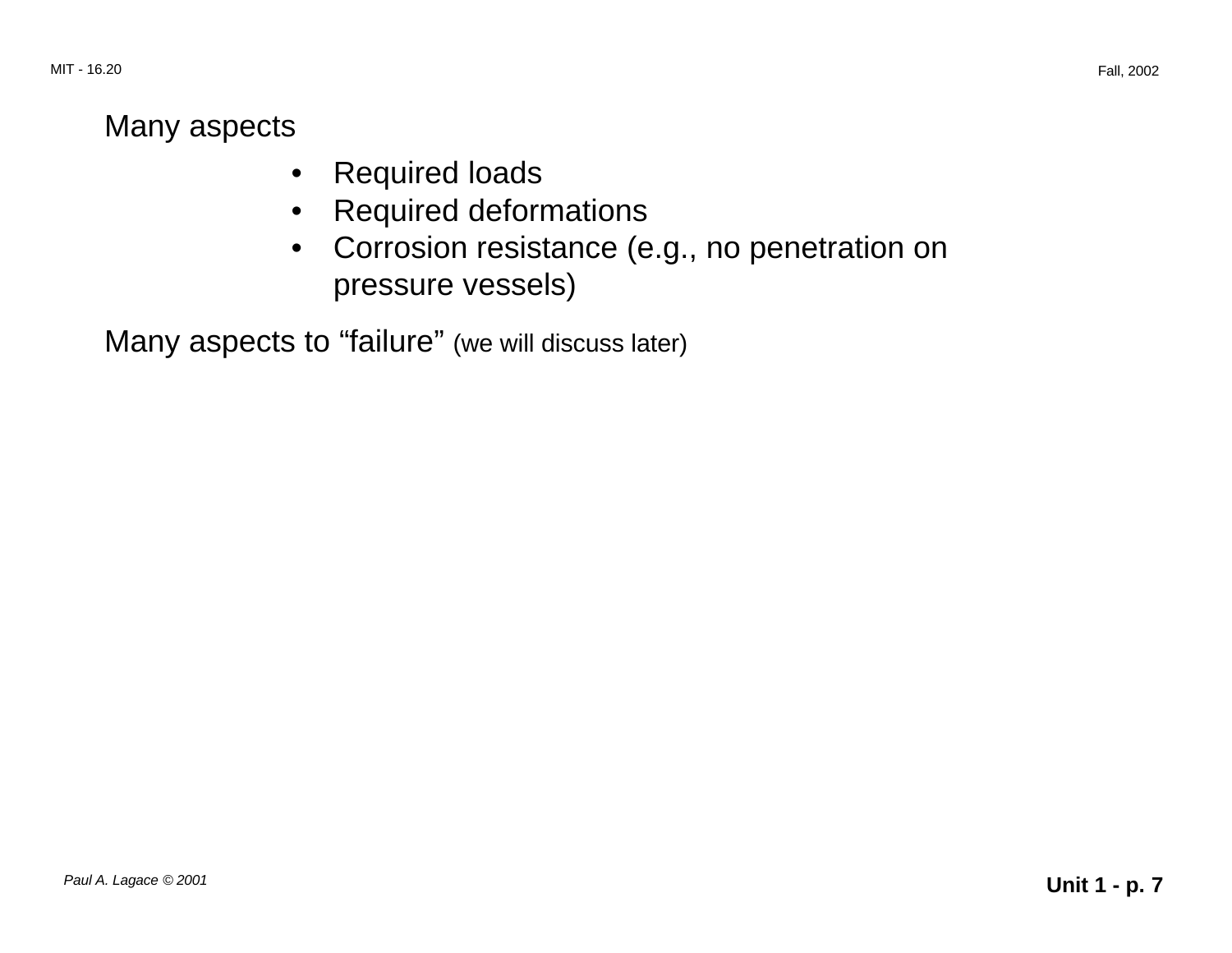## Design Process